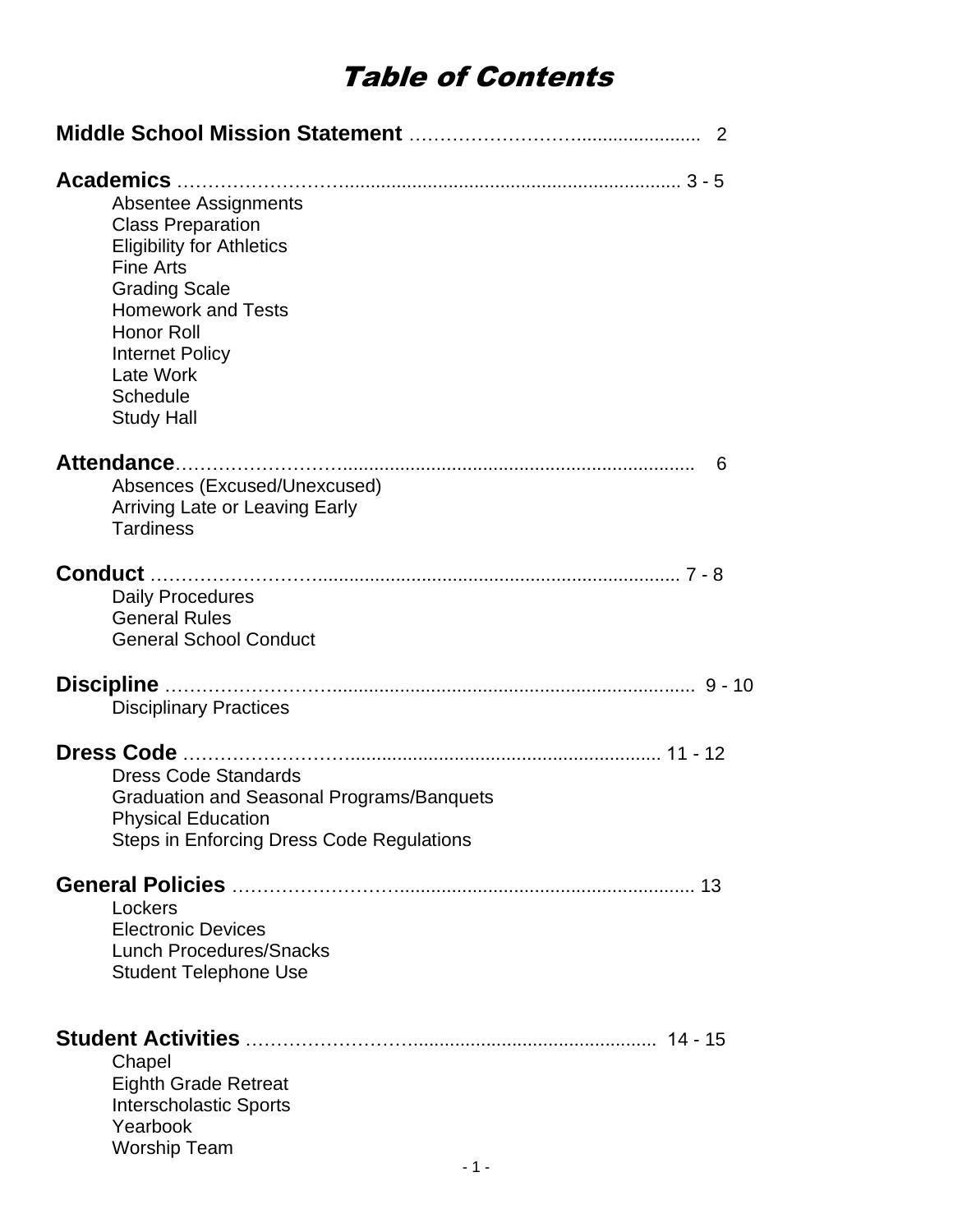# Middle School Mission Statement

Middle School is an important and special season of life for adolescents as they find their way from childhood to adulthood. By "educating minds and nurturing hearts" from a Godly perspective, we hope to help them transition with grace and excellence. The Middle School staff places equal importance on both aspects of the MCDS school slogan, with every effort being made to meet the individual needs of each student, both academically, emotionally, and spiritually.

With that in mind, it is important to set guidelines and expectations that will guide our life together during the Middle School years. It is vital to establish a common understanding of how we can live and work together in a way that honors God and encourages each other. The purpose of this handbook is to communicate the overall standards and expectations of the MCDS Middle School so we can develop a community of mutual respect and positive growth. MCDS Middle School staff members are committed to integrating God and His Word into all areas of academic life. We desire to partner with each student's family and church to nurture students and to foster personal growth in each of the following areas:

#### SPIRITUAL DEVELOPMENT:

- Developing and maintaining a personal walk with God
- Understanding God's Word and applying it to real-life situations
- Becoming more like Christ in attitudes and actions

#### INTELLECTUAL DEVELOPMENT:

- Developing necessary organizational and study skills to foster independence
- Using higher-level thinking skills, such as application, analysis, and evaluation
- Drawing wise conclusions which align with God's Word

#### SOCIAL DEVELOPMENT:

- Standing firm on Biblical truth in the midst of secular society
- Living selflessly as a result of recognizing the God-given gifts and potential in others
- Treating others with respect at all times

#### EMOTIONAL DEVELOPMENT:

- Experiencing a relationship with God as the foundation for all things
- Recognizing and accepting their unique worth and value
- Learning to make decisions based on truth and not emotions

#### PHYSICAL DEVELOPMENT:

- Treating their bodies as a temple of God
- Understanding the maturation process and caring for their physical bodies
- Choosing a healthy lifestyle in both diet and activity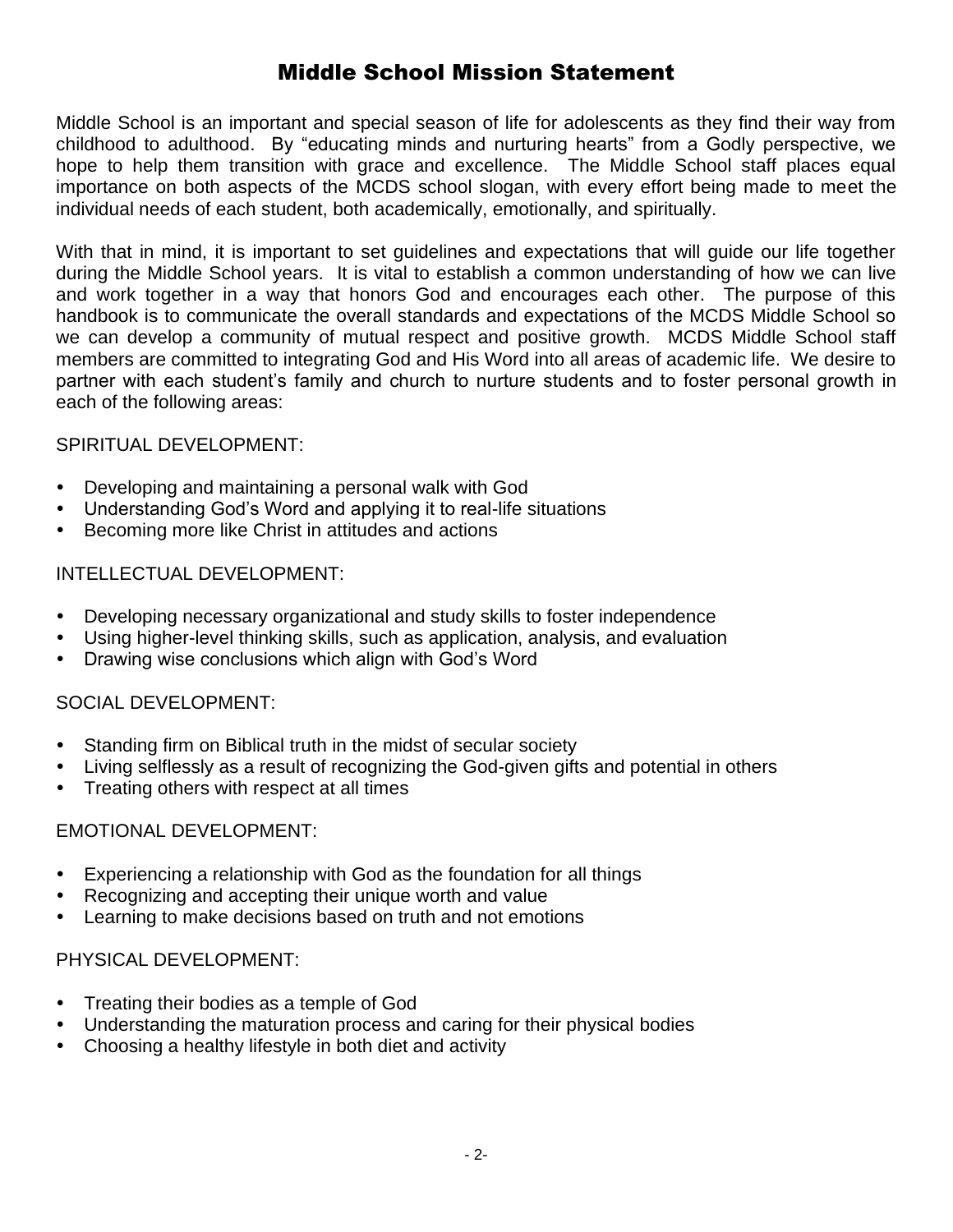## Academics

We believe that the Middle School years are an important time to help students develop good study habits and positive attitudes toward their schoolwork. Our job is to prepare them to be Godly young men and women who will impact their workplace and the world by modeling Colossians 3:23: "Whatever you do, work at it with all your heart, as working for the Lord, not for men." With that in mind, the following criteria will be enforced to help students develop maturity, responsibility, and independence in their schoolwork.

#### Absentee Assignments

When students are absent, all assignments will be collected and recorded for their convenience. These assignments will be sent home with a sibling, when possible, or arrangements can be made for parents to pick them up at the office after 2:30 p.m. It is a student's responsibility to make sure that make-up work is completed and turned in on time. In general, a student is given an additional day to complete their homework for each day of school they have missed.

#### Class Preparation

Middle School students are expected to bring pens, pencils, notebooks, textbooks, calculators, planners, flash drives, SSR books, homework, and any extra materials that a teacher has requested, to class. Students have three minutes between classes to gather the necessary items for the next period. Failure to bring these materials to class will result in disciplinary action as determined by the teacher. Students are also expected to prepare for P. E. class by changing into and out of their gym clothing in a timely fashion. Failure to do so will result in a reduced class participation grade.

#### Eligibility for Athletics

Students must maintain passing grades in all major subject areas in order to participate in afterschool athletics. The athletic director will work closely with the Middle School teachers to monitor the grades of those students who are actively enrolled in MCDS interscholastic sports. If a student is failing in a particular subject, he or she will be required to meet with the teacher to improve the grade. Students will not be allowed to participate in team sports for a week and until the grade is brought to passing status.

#### **Electives**

Electives are academic courses offered for students' enrichment and exploration. These electives allow students to expand beyond the required curriculum to pursue personal interests and provide opportunity for new areas of learning. The electives are graded, with grades recorded on student report cards each marking period. It is our hope that these electives will become a highly anticipated benefit of attaining Middle School status.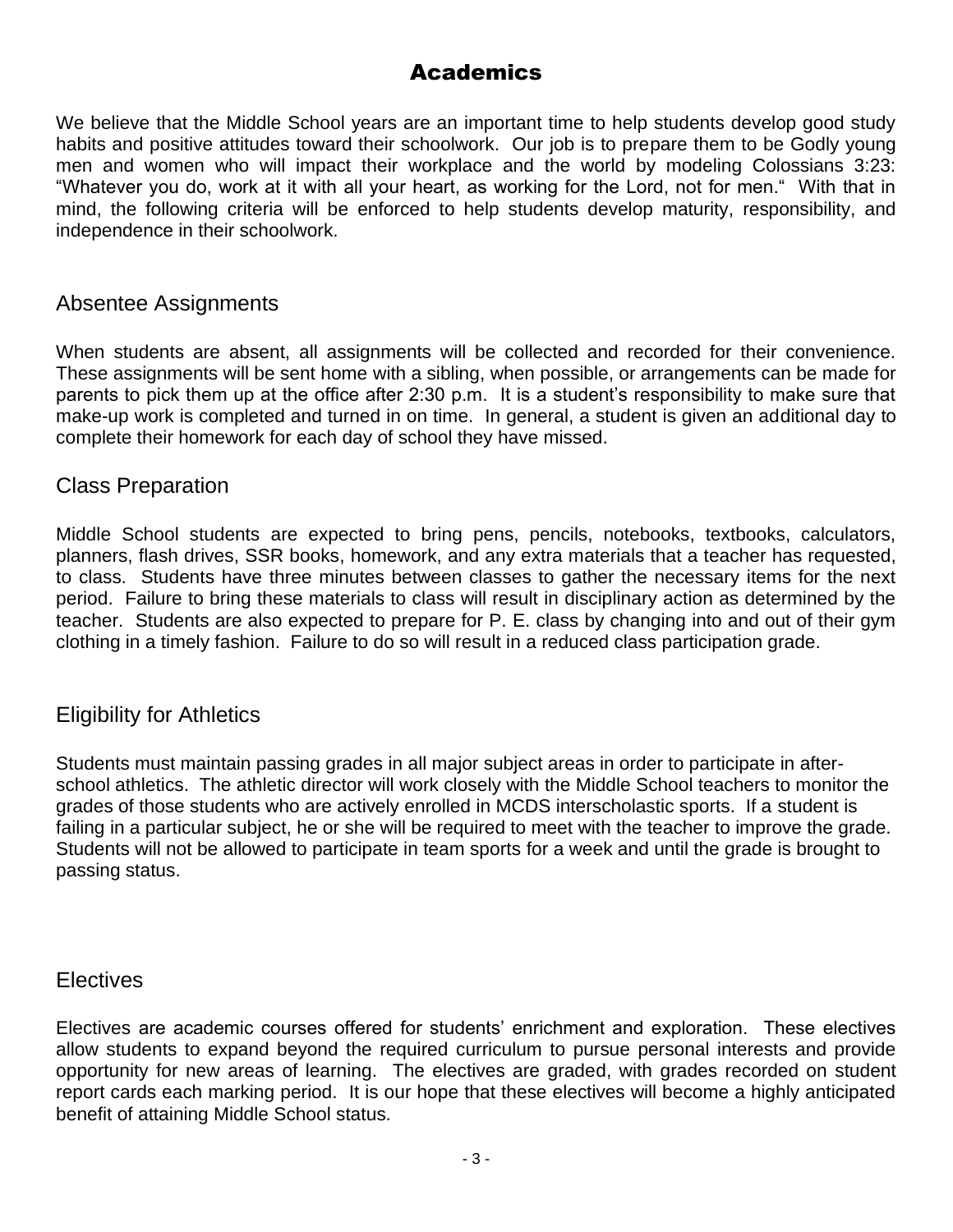# Grading Scale

The Middle School grading scale is as follows:

| 99-100 | A+ |
|--------|----|
| 94-98  | A  |
| 93     | А- |
| 92     | B+ |
| 87-91  | в  |
| 86     | В- |
| 85     | C+ |
| 77-84  | C  |
| 76     | C- |
| 75     | D+ |
| 71-74  | D  |
| 70     | D- |
| Ი-69   | F  |

### Homework and Tests

Teachers will assign homework that is reasonable and instructional. Time will be given in class to begin or complete most assignments. In most instances, work to be completed at home should not take more than 10 minutes multiplied by their grade level. Additional time may be needed for reports, projects, and studying for exams. Teachers will also give a reasonable amount of time for students to complete tests and reserve the right to collect an unfinished test from a student if they discern that ample time has already been given.

#### Honor Roll

Each trimester, Middle School students have the opportunity to earn honors for exemplary grades. If a student carries a GPA of 4.0 – 3.75, they will earn Distinguished Honors for that trimester. If he or she has a GPA of  $3.74 - 3.0$ , they will earn Honors. GPA is calculated by averaging  $all$  grades during that trimester using the following scale

| A+, A, A- = 4 |  |       |  |
|---------------|--|-------|--|
| B+, B, B- = 3 |  |       |  |
| $C+, C, C-=2$ |  |       |  |
| D+, D, D- = 1 |  |       |  |
| F             |  | $= 0$ |  |

#### Internet Policy

Students must read and sign the MCDS Internet Policy, which is then placed on file. Students are expected to respect the guidelines as stated within the Internet policy.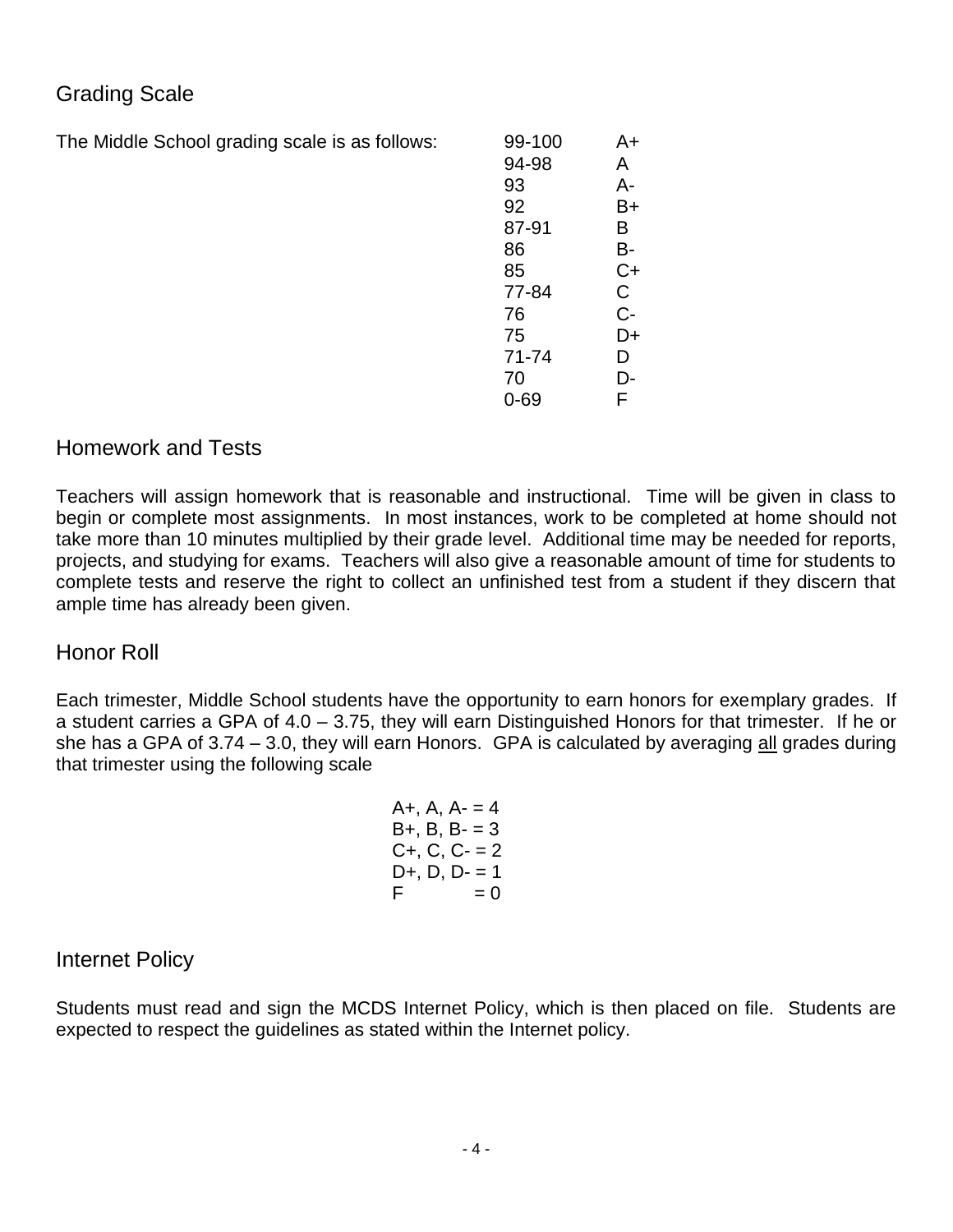#### Late Work

Homework is due on the date the teacher has announced in class and at the time the teacher is collecting said homework assignment. Failure to turn in an assignment on time will result in the following:

10% reduction of the grade earned per day assignment is late (Beginning right after the teacher has collected the homework in class). After day 5 and a 50% reduction, the grade will be recorded as a "0" and a note sent home to parents.

#### **Schedule**

The Middle School schedule consists of a half hour homeroom/devotional period, 3 (1 hour) academic blocks, 3 (45 minute) specials blocks, and a lunch/flex period. Times are as follows:

| $8:00 - 8:10$   | Homeroom/Devotions |
|-----------------|--------------------|
| $8:13 - 8:56$   | Period 1           |
| $8:59 - 9:42$   | Period 2           |
| $9:45 - 10:28$  | Period 3           |
| $10:31 - 11:14$ | Period 4           |
| $11:17 - 12:00$ | Period 5           |
| 12:00 - 12:40   | Lunch/Recess       |
| $12:43 - 1:26$  | Period 6           |
| $1:29 - 2:12$   | Period 7           |
| $2:15 - 2:35$   | S.H.O.P            |
|                 |                    |

#### Study Hall/SHOP

All Middle School students will be given one or two study halls per week as well as 25 minutes of SHOP time at the end of each day to work on assignments. These study halls are for the students' benefit. It is a time to work on homework assignments or ask for individual teacher help, if needed. Students are expected to study quietly.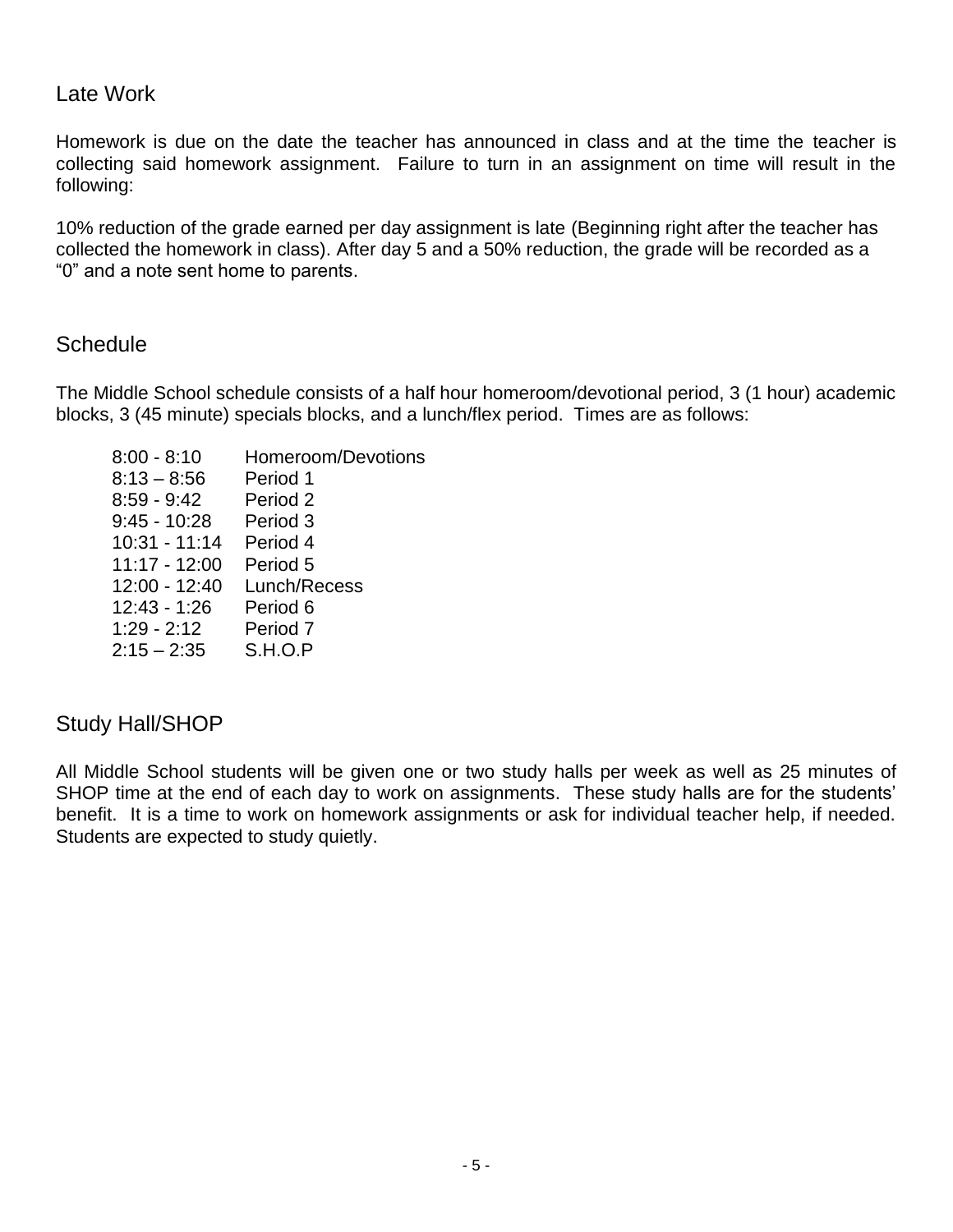## **Attendance**

We believe that regular school attendance is crucial in order to maximize the learning experience. Repeated absences and/or tardiness detract from the learning environment, both for the absent student and for the classroom. We ask parents to reinforce the school policies regarding attendance as defined in the MCDS Handbook according to Manheim Central policies. The following is a basic summary of our attendance policies. Further guidelines can be found in the MCDS Handbook.

#### Absences (Excused/Unexcused)

Daily attendance will be kept for each student. A written excuse must be handed in to the office for each absence, whether excused or unexcused. Students are allowed a maximum of three unexcused days of absence. These should be used with discretion. If a student accumulates more than three unexcused absences, he or she will be reported to the Manheim Central School District.

Requests for extended educational travel MUST be submitted at least two (2) weeks in advance. If a student fails to follow proper protocol for educational or unexcused absences, the teacher has the right to require homework to be completed by the assigned due date with no extensions.

#### Arriving Late or Leaving Early

Students arriving after the 8:00 a.m. bell must be signed in at the office by a parent, guardian, or designated person. The student will be given a pass to ensure admittance to class. Requests for medical or dental dismissals should be written and delivered to the teacher first thing in the morning. Parents need to sign out their child/children at the office.

#### **Tardiness**

Students arriving at school between 8:00 a.m. and 10:00 a.m. will be considered tardy. When a student accumulates three (3) unexcused tardies within one marking period, a notice will be sent to parents and to the Manheim Central School District. If the problem persists, the administrator, teacher, and parents will meet to address the situation.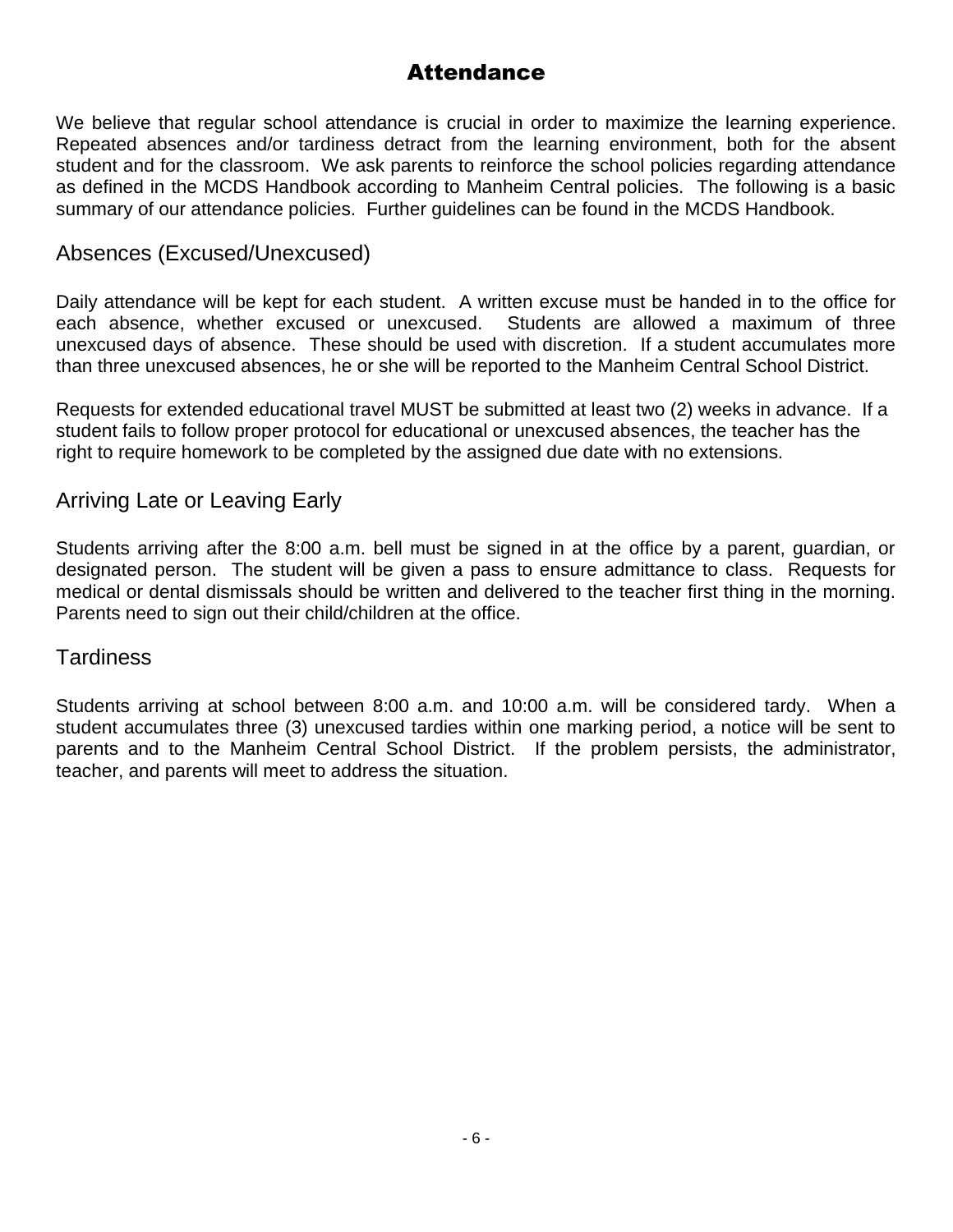# **Conduct**

#### Daily Procedures

Upon arrival, Middle School students may stop briefly at their lockers to drop off their backpacks and coats. Students should then report directly to the gym and wait on the stage with the other Middle School students. When the 7:45 a.m. bell rings, students may gather the necessary items for their morning classes and then report to their homerooms. Permission must be granted to leave the room to go to the bathroom, office, or any other destination. All students should be in their homeroom by 8:00am.

At dismissal time, students must remain seated in their homeroom until the homeroom teacher dismisses them to gather their things to go home. Students will be dismissed at the appropriate bell signal and must leave the Middle School hall immediately.

#### General Rules

HALLWAYS: Students must walk quietly, single file to the right, through all school hallways. Middle School students are not permitted in the intermediate hallway; Students are expected to help keep the Middle School neat by keeping their lockers and hook areas clean and organized.

LANGUAGE: The MCDS Middle School has a "zero tolerance" of put-downs, sexually suggestive language, and foul slang. Students will be disciplined for any language the teachers feel is inappropriate. Repeated offenses will be reported to the administrator and/or parents.

RESPECT: Students are expected to show proper respectful attitudes toward other students and to staff. This respect should be woven into all areas of school life, such as proper conduct in the hallway, raising hands to speak in class, and a general kindness in words and actions toward others.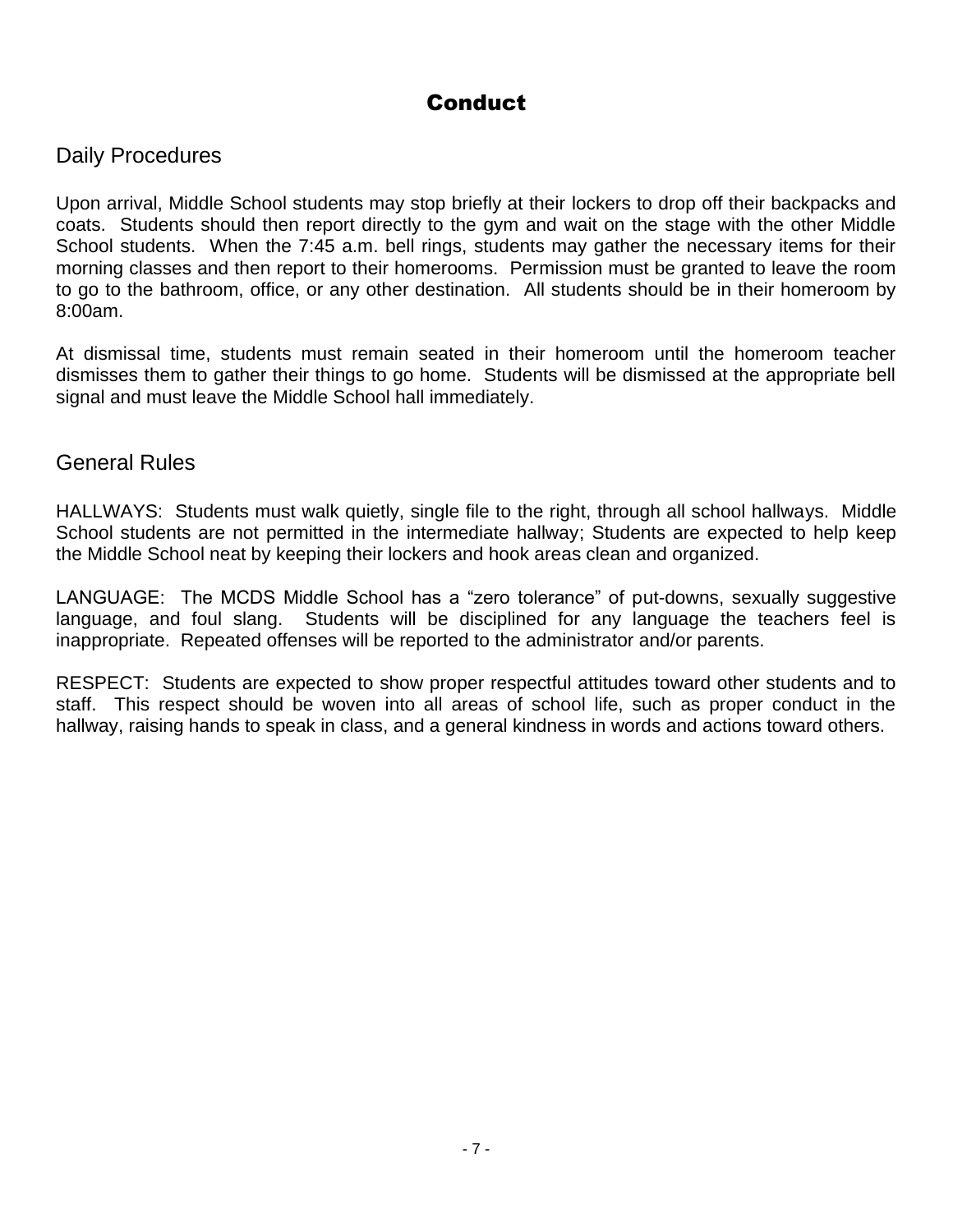#### General School Conduct **(as stated in the MCDS Handbook)**

- 1. Running in the halls or on ramps is not permitted. Students are also expected to walk outside when going to and from their buses or cars.
- 2. When going through the hallways, all students are to walk quietly in a single file on the right side so as not to block the hallway or disturb others.
- 3. Students should get teacher permission before leaving the classroom.
- 4. Students should raise a hand to be called upon before speaking.
- 5. Loitering in the restrooms is prohibited.
- 6. Cell phones must stay in the students backpack and turned off during the school day (7:30a 2:45p). Failure to follow this rule will result in the cell phone being confiscated for the rest of the school day and parents will be notified. After three infractions of this rule, the student will have to store their cell phone in the office during the school day. All other electronics will follow similar guidelines including but not limited to iPods, hand held games, etc.
- 7. Gum chewing is prohibited.
- 8. Bullying, putting others down, name-calling, or purposefully excluding others is not tolerated.
- 9. Students shall be respectful to staff and other students at all times.
- 10. Weapons of any kind may not be brought to school.
- 11. Students shall show respect for all school property.
- 12. Lying, cheating, stealing, swearing, and use of vulgar language is not allowed.
- 13. Fighting, violence, and potentially dangerous horseplay is prohibited.
- 14. Sexual misconduct or possession of pornographic materials will not be tolerated.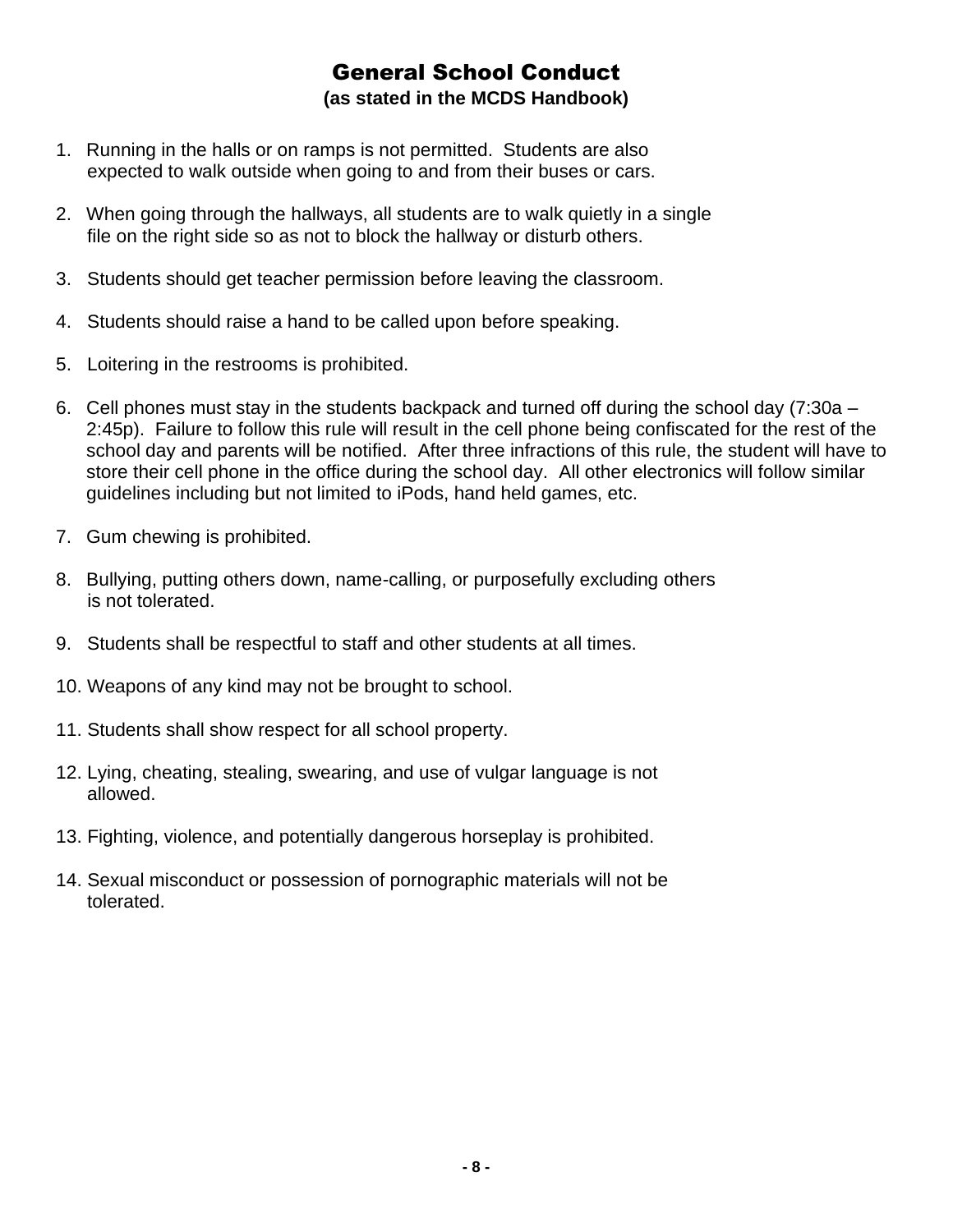# **Discipline**

Manheim Christian Day School is committed to providing a positive and safe learning environment for each child entrusted to us. Clear discipline procedures and guidelines help everyone feel a sense of security and respect in the school setting. Discipline that is respectful and loving toward others follows our mission of developing Christ-like behavior in our students.

It is our goal as educators to help our students accept responsibility for their choices and actions. Discipline is an opportunity for the students to grow in self-discipline and self-awareness. Focusing on the action rather than the person conveys a spirit of love necessary in administering a discipline policy. It is our goal to be redemptive when working with students in disciplinary issues.

The Discipline Policy is guided by the following principles known as **STAR Behavior:**

**S**afe **T**reating Others As I Want to Be Treated **A**llowing Learning to Occur **R**eflecting Jesus in My Words, Attitudes, and Actions

The MCDS Handbook outlines what we consider to be minor offenses (disobeying basic classroom and school rules), major offenses (behaviors that show blatant disrespect, that interfere with the learning environment, or that are potentially harmful physically, emotionally, or spiritually), and bullying. The handbook also clearly defines the various forms of discipline that will be enforced for such infractions. Please read the MCDS Handbook for specific guidelines regarding our discipline policy.

MCDS realizes that the Biblical principle of grace and forgiveness needs to apply in the lives of our children and staff. The Bible also teaches that our actions carry consequences. We believe that holding students accountable prepares them for life. In order to create an environment beneficial to all students, there may be times when Middle School students will, as a result of their behavior, earn detention.

As a Middle School team, we will using the STAR behavior plan. The following is a summary of the system of consequences and rewards.

Teachers will begin the year with a complete explanation of the expectations of the students. This program includes all middle school classroom teachers, as well as, specials teachers.

#### Negative Behavior

If a student does not follow the STAR expectations, a strike will be given. Strikes will be given for things like being late to class, not having the necessary materials for class, chewing gum, talking at inappropriate times, etc. Teachers will give verbal warnings before a strike is given. Strikes will be recorded by the teacher. If a student earns 3 strikes in a 5 day period, he/she has earned a lunch detention. The five day period is linked to each student, not to a period or class and does not follow the calendar. Specials teachers will notify the homeroom teacher if a student receives a strike in his/her class.

Lunch detention will be served with the middle school teacher on detention duty for the week. The student must bring their blue detention slip with them. They will remain in the detention classroom until the end of the lunch and recess period. The teacher will record the detention in the specified notebook.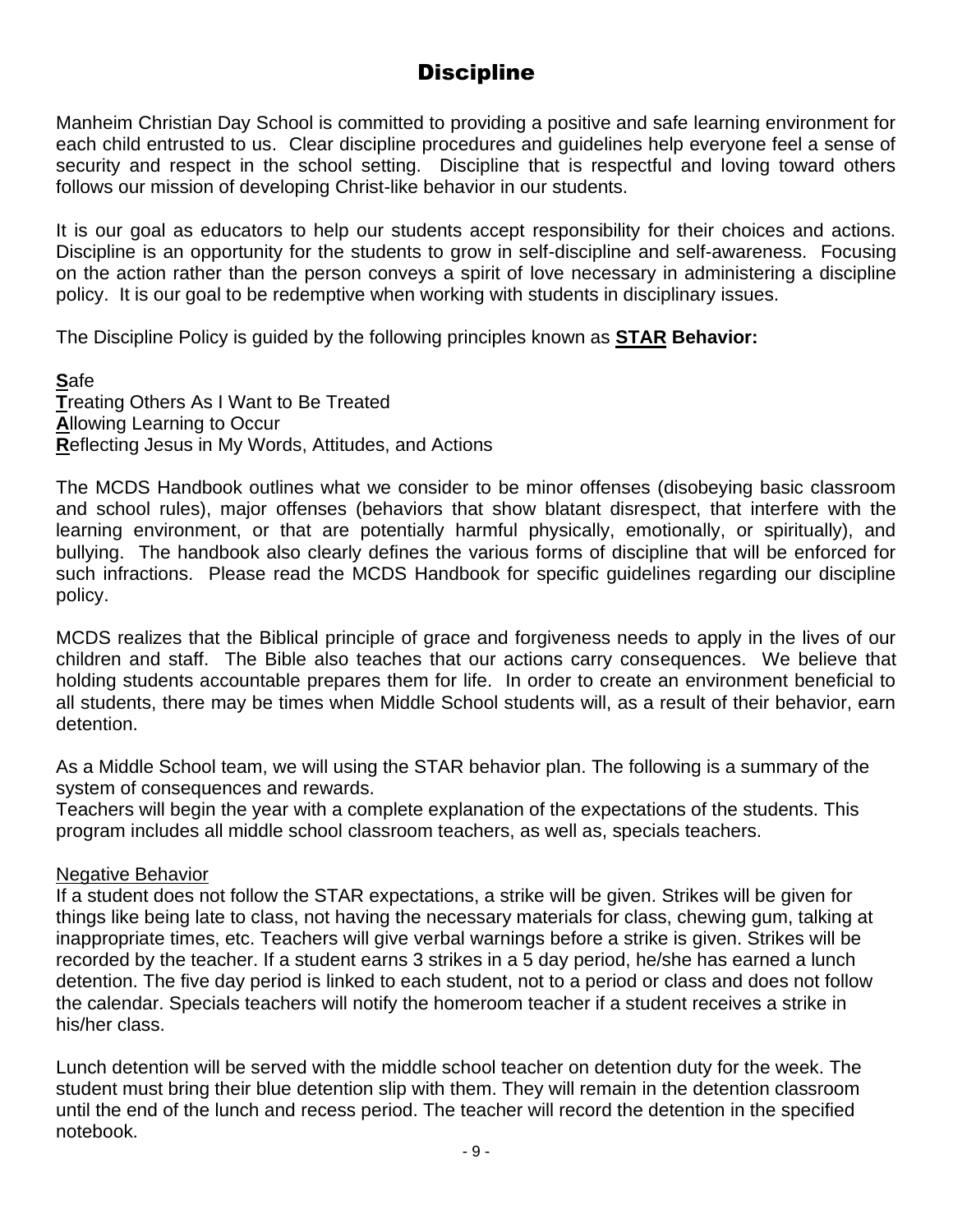If a student earns a  $3<sup>rd</sup>$  lunch detention within a marking period, he/she will serve the  $3<sup>rd</sup>$  one in the principal's office and will complete a Stop-and-Think. At which point, the tally mark and lunch detention count will start over.

If a student earns 3 Stop-and-Thinks within 2 marking periods, he/she has earned an after school detention.

If there continues to be problems, we will take further action on a case by case basis.

**Summary** 

3 Strikes within a 5 day period = lunch detention

3<sup>rd</sup> lunch detention within a marking period = served with principal and a Stop-and-Think Next step=our discretion

#### Positive Reinforcement

Teachers will be handing out STAR Bucks as a reward for good behavior. Each teacher will have 5 STAR Bucks to hand in a Monday-Friday period of time. Students will write their name on it when they receive it. It will be rewarded for good behavior and, especially for behavior that goes above and beyond what is expected.

Students with no strikes during the entire month will receive 2 STAR Bucks.

Once a month, each classroom teacher will have a time that students can use their STAR Bucks to buy rewards. Rewards will be decided by each teacher along with his/her class at the beginning of the year. Rewards can include things like pizza party, extra recess, game time etc.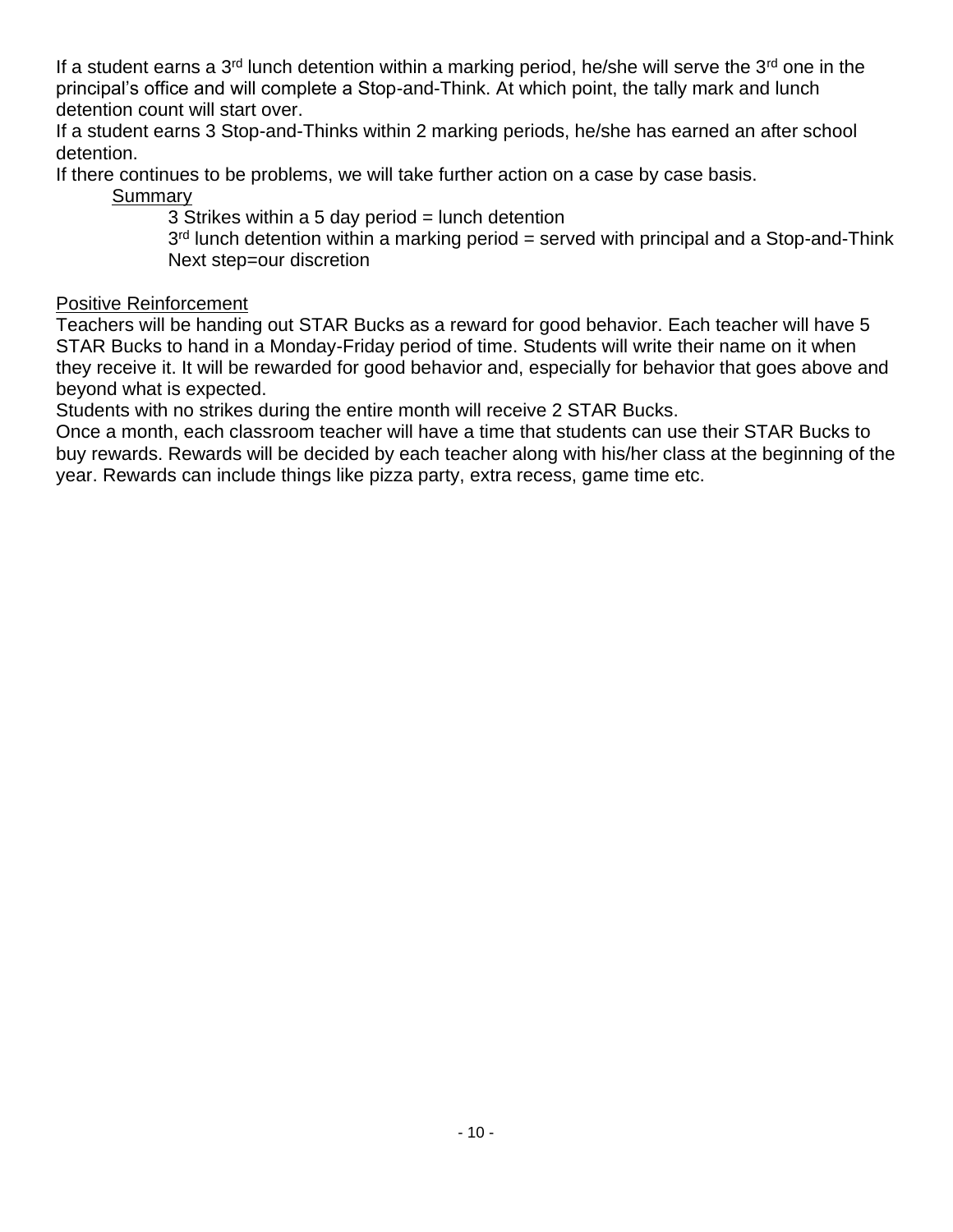# Dress Code

## Dress Code

There is a wide range of convictions and opinions concerning personal appearance. It is essential to maintain respect and sensitivity to one another. We encourage students to maintain high standards of appearance that do not detract from the inner beauty of spirit, which is so important to God. To help accomplish this standard, MCDS is using the following guidelines to determine dress that is Godhonoring and appropriate. Please note that the following dress guidelines are to be followed for all school functions and extra-curricular activities, including school programs and field trips, unless the teacher or administrator gives a written exception to parents.

#### Dress SMART!

- Is it Safe?
- Is it Modest?
- Is it Appropriate?
- Is it Respectful?
- Is it Tasteful?

(See the MCDS School Handbook for further explanation of the above.)

For further clarification and based on the criteria above, the following accessories and dress items are NOT permissible at MCDS:

- Waist chains, body piercing, tattoos
- Distracting jewelry, hair, clothing, and other accessories
- Skirts, slits, skorts and dresses shorter than four finger length from the knee standing.
- Shorts shorter than a 5 inch in-seam.
- Tight skirts and dresses
- Transparent or skin-tight clothing, halter tops, and clothing that exposes the midriff or cleavage
- Spaghetti straps and tank tops/dresses with less than a 3 inch strap width are not appropriate.
- Sweat suits, and pajamas
- Leggings without a longer top over them. Front and backside must be covered.
- Clothing/accessories with offensive, negative, disrespectful, violent, or sexually suggestive messages
- Caps or hoods worn over the head while indoors
- Beach shoes, shower shoes, and bedroom slippers, or heels higher than 2 inches.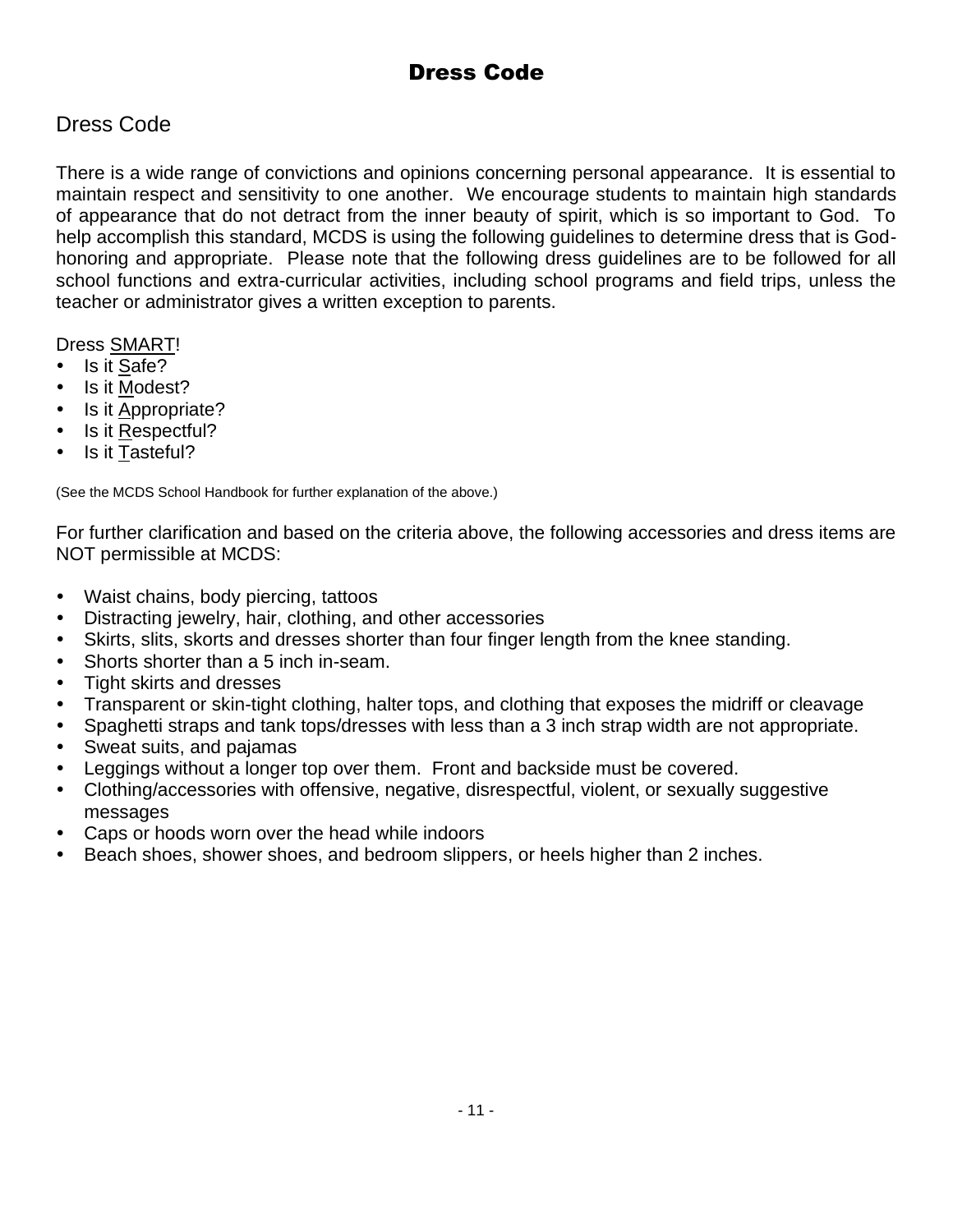# Graduation and Seasonal Programs/Banquets

MCDS is requiring that students come to special events, such as programs, graduation, and banquets, in a slightly dressed up version of the dress code. Please note that in the event a student's outfit is inappropriate and/or revealing, he/she may not be allowed to participate in the ceremony or program. If in doubt, please do not wear it. You may ask permission ahead of time if you are not sure.

- BOYS: Pants with polo or button down shirts (Ties are optional.)
- GIRLS: Modest dresses, skirts, or dress pants with blouse

In addition to the school dress code, the following are NOT permitted at graduations, sports award nights, or seasonal programs:

- Jeans
- T-shirts
- Flip-flops

### Physical Education

Middle School students are required to bring a change of gym clothes, which includes sweat pants or shorts of modest length, T-shirts with sleeves, and sneakers, or a designated sports uniform. All Middle School students will be required to change back again after gym class.

New Middle School Students will be given one school cinch bag to be used to transport PE clothes to and from school. Cinch bags are the only ones that may be hung on the hooks in the Middle School hallway. All other duffle bags for MCDS Sports participants must store them on the hooks in the gym.

If the cinch bag the school provided needs replacing in the four years as a middle school students at MCDS, parents will be responsible for the cost of the new cinch bag.

### Steps in Enforcing Dress Code Regulations

- 1. Questionable dress shall be referred to the Administrator or Principal for an evaluation on what is a violation of the dress code. If the inseam needs to be measured, the student will be given another pair of shorts, while the article of clothing is measured.
- 2. If the article of clothing is deemed to violate the dress code policy, the school will provide alternative clothing for the student to wear the rest of the day. Depending on the offense, the student may not be allowed to participate in a school sponsored event unless appropriate clothes are brought from home for them to wear. Any articles of clothing given to a student by the school is expected to be washed and return to the school within 3 days.
- 3. Administrator or Principal shall notify parents of student's violation by form letter and/or phone call.
- 4. Unwillingness of parents and students to comply with the dress code for MCDS students will be referred to the School Board for appropriate action.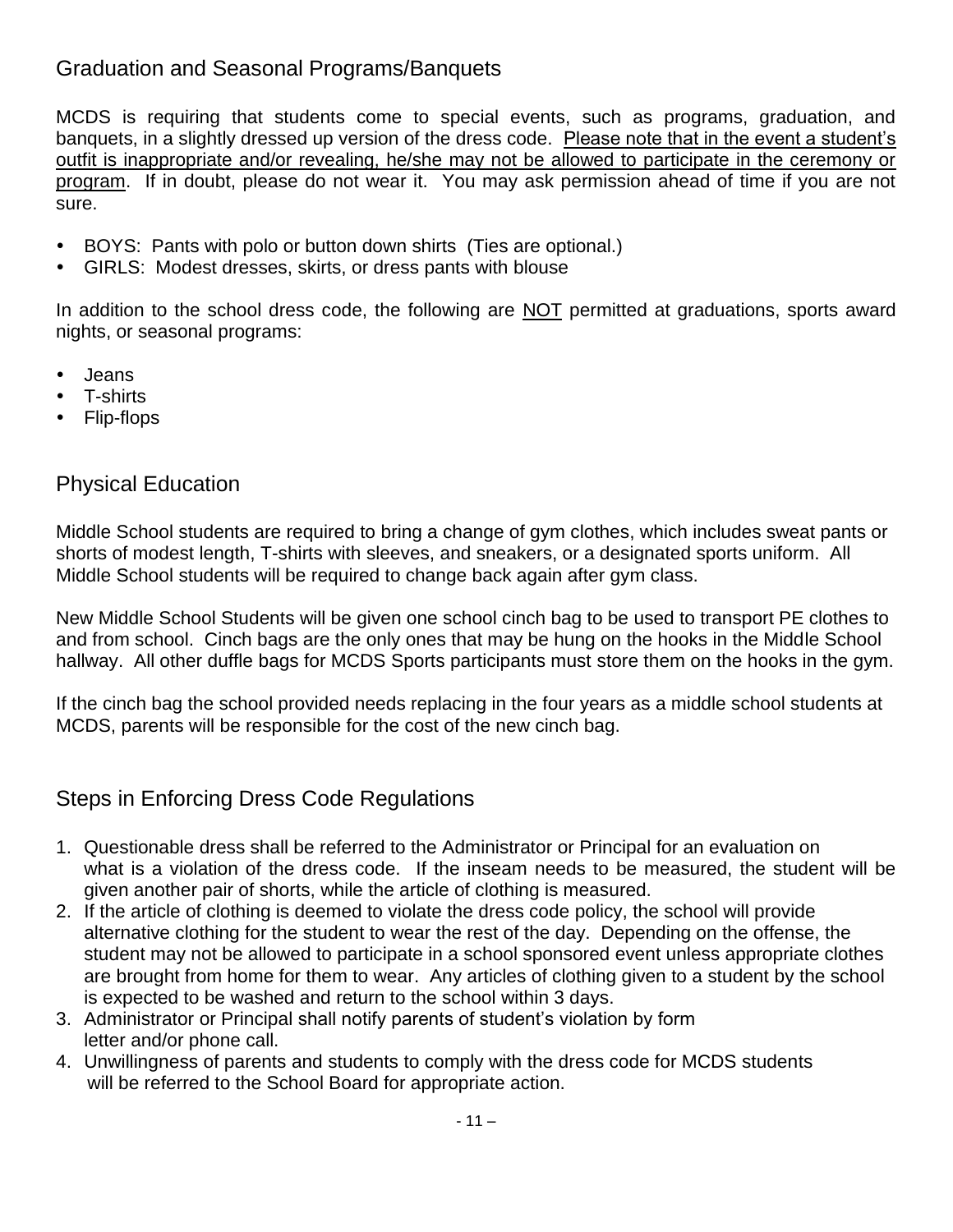# General Policies

#### **Lockers**

Middle School students will be assigned a locker to be used to store their books and personal items. These lockers are to be kept neat and orderly at all times. Lockers are to be viewed as personal property; students should not go through another person's locker without permission. Teachers and staff do have the right to view and inspect lockers as they deem necessary. No drinks other than water are permitted at lockers.

#### Lunch Procedures/Snacks

Students will be allowed to select an item from their lunch for a mid-morning break.

Middle school students will eat their lunches in the gym, unless other classes require the gym for recess. The use of microwaves to heat up lunches is considered a Middle School privilege. If this privilege is abused in any way, the microwaves can be taken away at the discretion of the Middle School teachers. Designated "helpers" will bring lunch beverages to the homeroom.

#### Student Telephone Use

During the school day (7:30a – 2:45p), students may only use the school's phones in the office to call home. All phone calls will be limited to before the 8:10a bell, during lunch/recess, and SHOP time. Exceptions may be made by the teacher, however, it will only be during non-instructional time.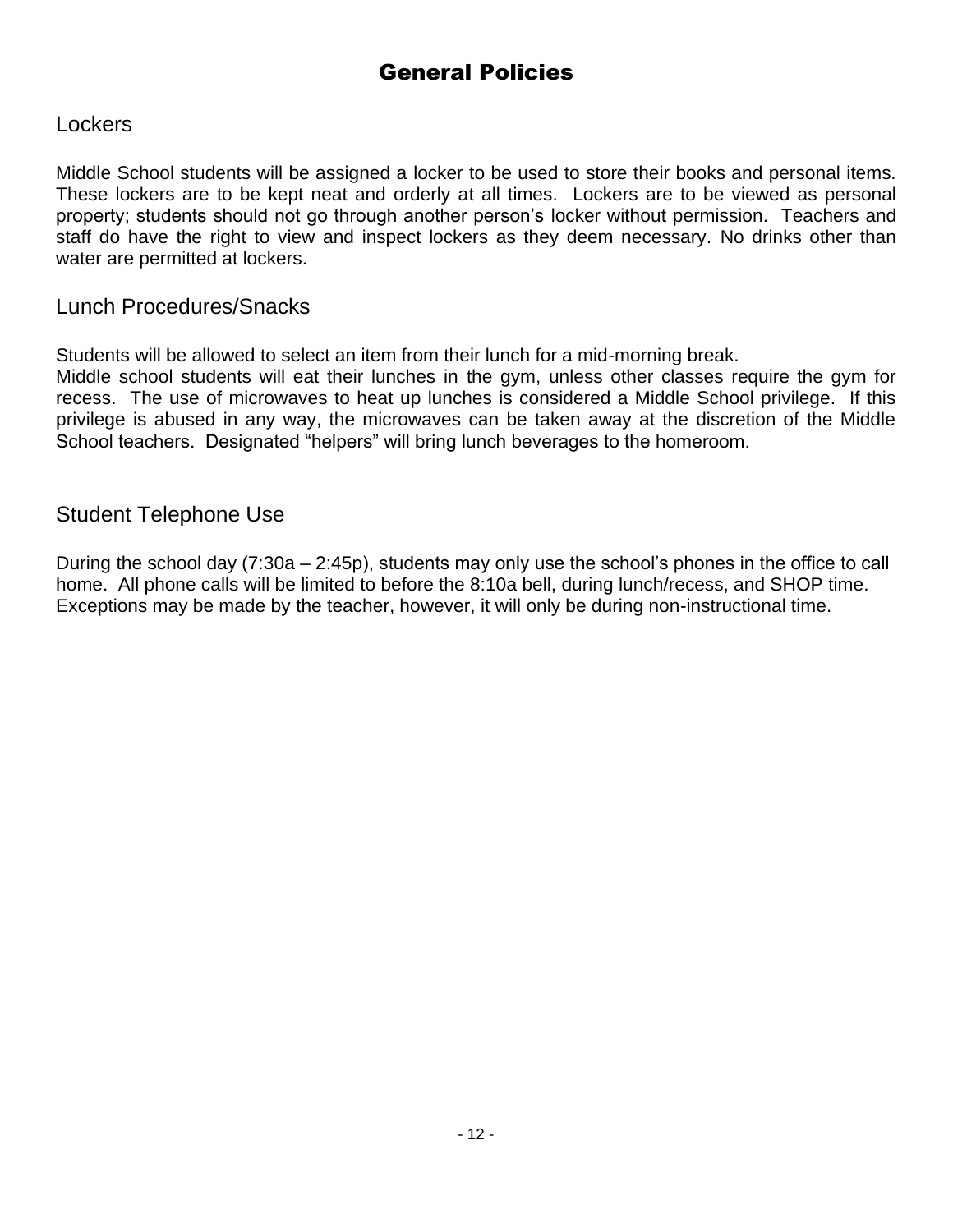#### **Chapel**

Chapels are a unique opportunity to promote and encourage spiritual growth among our Middle School students. Speakers are invited to share God's Word and make practical applications for the specific needs of this age. Chapels are typically held on Friday mornings during the Devotions/Homeroom period.

## Eighth Grade Retreat

Each fall, the eighth grade class participates in a two-day class retreat, beginning on a Thursday and ending by the completion of the school day on Friday. The retreat consists of team-building activities and spiritual input from outside speakers. It is typically planned and chaperoned by the eighth grade homeroom teacher and several parent chaperones.

#### Interscholastic Sports

The Athletic Director organizes interscholastic sports for MCDS Middle School students. Good sportsmanship, diligence in schoolwork, acceptable conduct and attitudes, and team spirit are required of students who wish to participate. The Athletic Director will communicate practice and game dates and times with parents. Transportation home from these after-school activities is the responsibility of the parents.

Typically, the opportunity to participate in interscholastic sports is given to students in grades 5-8. A Sports Banquet is held at the end of the school year to acknowledge all students who participated in interscholastic sports throughout the year and to recognize students who showed marked improvement or skill during the season.

Students not on the sports team are allowed to stay on game days provided there is a note sent to the homeroom teacher and chaperone supervision at dismissal time, but they must report directly to their guardian immediately after school and remain with them throughout the game.

#### Yearbook

A yearbook is produced annually by a yearbook committee, which is comprised of Middle School students and supervised by Middle School staff. It is a graded elective, which provides a meaningful experience for students to work individually and as a group as they make plans, meet deadlines, and produce something of value for the entire student body.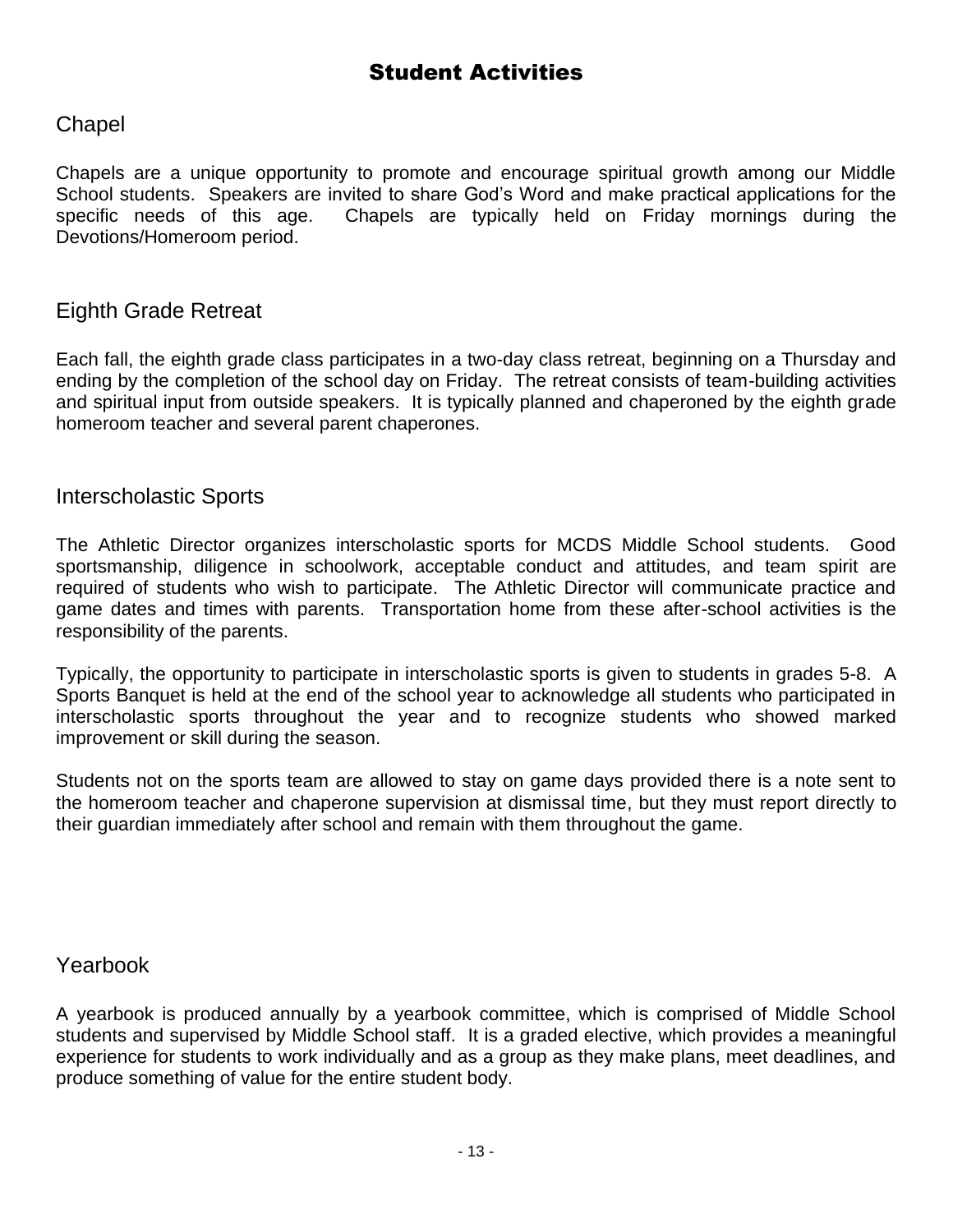### Worship Team

Middle School students are given the opportunity to participate in a worship team that meets together weekly during the second half of the school year. The worship team travels to various churches to lead worship during the months of April and May. Participation in the worship team provides students with the opportunity to develop church leadership skills and to worship with various congregations that support the vision of MCDS.